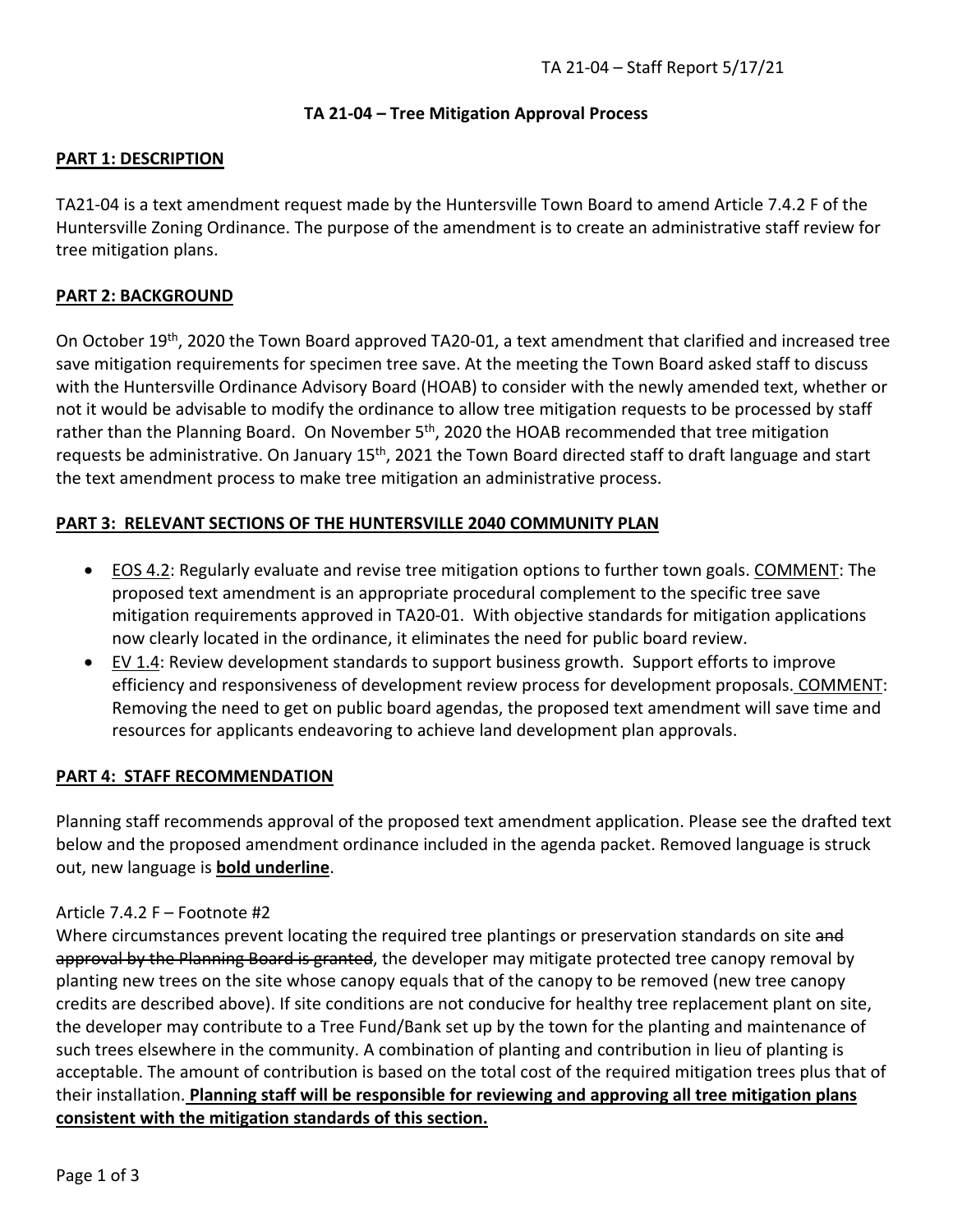#### **PART 5: HUNTERSVILLE ORDINANCE ADVISORY BOARD**

The Huntersville Ordinances Advisory Board (HOAB) discussed the application at their April 1, 2021 meeting. After consideration and discussion, the HOAB unanimously recommended approval of the drafted language.

#### **PART 6: PUBLIC HEARING**

The Public Hearing was held on April 5<sup>th</sup>, 2021. No one from the public spoke for or against the application. After discussion on the application between the Town Board and staff, the public hearing was closed.

#### **PART 7: PLANNING BOARD RECOMMENDATION – UPDATE 5/7/21**

The Planning Board met to consider the text amendment application on April 27<sup>th</sup>, 2021. After discussion the Board unanimously recommended approval of the application. The motion adopted is below.

F. Gammon made a Motion to Approve Text Amendment 21-04 to amend Article 7.4.2.F to make tree save mitigation an administrative process. The Planning Board recommends approval based upon the amendment being consistent with policies EOS4.2 and EV1.4 of the Huntersville 2040 Community Plan. It is reasonable and in the public interest to amend the Zoning Ordinance because it allows staff to effectively and efficiently review and enforce tree save standards without delaying review processes for businesses and developers. However, with the removal of tree mitigation for the Planning Board, direct public involvement is also removed. To maintain public visibility, the Planning Board requests that the administrative tree mitigation process and results be hosted and maintained on the Planning Departments website in such a manner that the information may be easily located by the public for review. J. Davis seconded the motion. The motion passed unanimously (9-0).

#### **PART 8: ATTACHMENTS AND ENCLOSURES**

- Draft Language Ordinance
- Text Amendment Application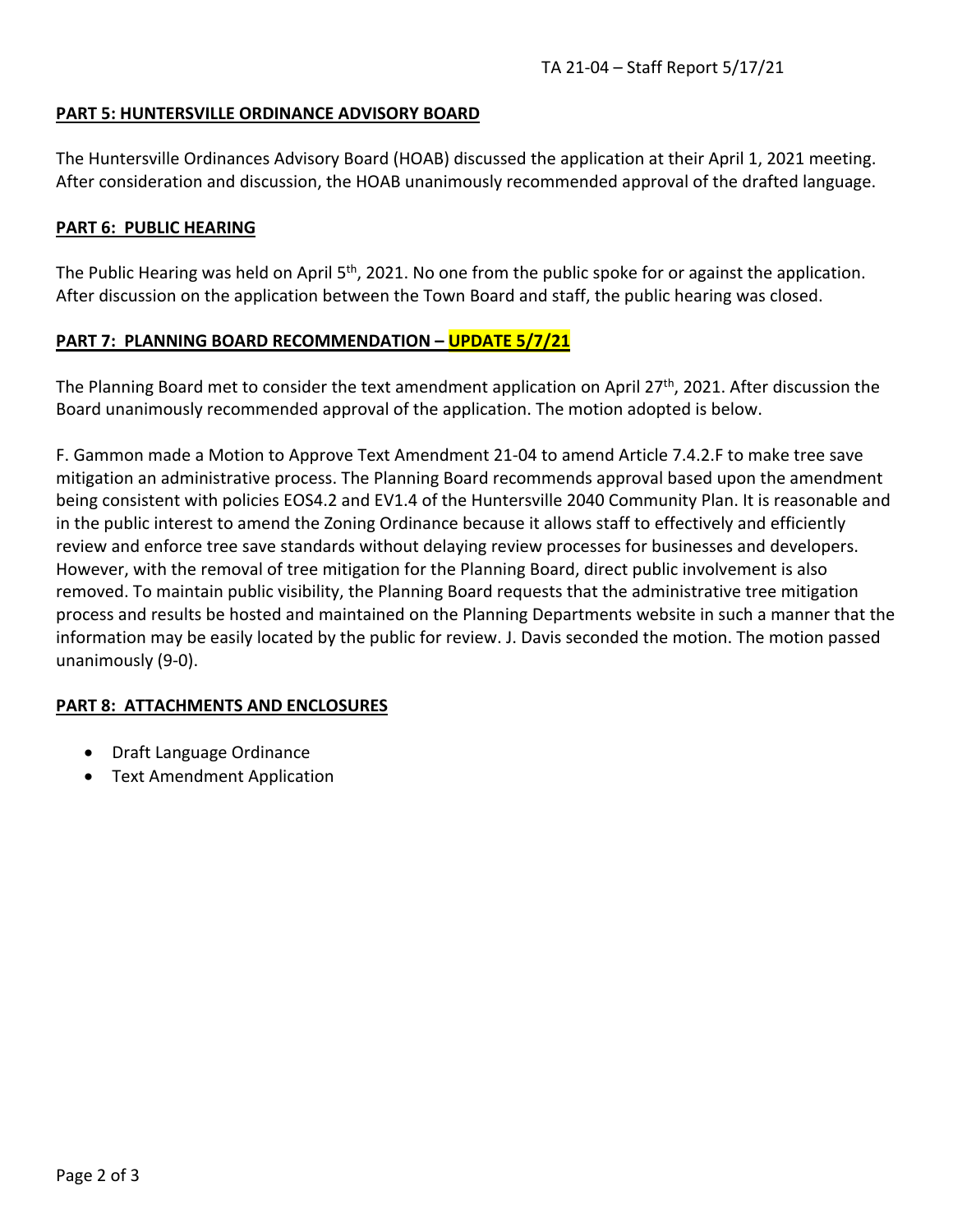# **PART 9: STATEMENT OF CONSISTENCY – TA21-01**

| <b>Planning Department</b>                                                                                                                                                                                                                                                                                                                                                                                                                                                                                                                                                                                | <b>Planning Board</b>                                                                                                                                                                                                                                                                                                                                                                                                                                                                                                                                                                                                                                                                                                                                                                                                                                                                                                                                                                                                                                                        | <b>Board of Commissioners</b>                                                                                                                                                                                                                                                                                                                                                                                                                   |
|-----------------------------------------------------------------------------------------------------------------------------------------------------------------------------------------------------------------------------------------------------------------------------------------------------------------------------------------------------------------------------------------------------------------------------------------------------------------------------------------------------------------------------------------------------------------------------------------------------------|------------------------------------------------------------------------------------------------------------------------------------------------------------------------------------------------------------------------------------------------------------------------------------------------------------------------------------------------------------------------------------------------------------------------------------------------------------------------------------------------------------------------------------------------------------------------------------------------------------------------------------------------------------------------------------------------------------------------------------------------------------------------------------------------------------------------------------------------------------------------------------------------------------------------------------------------------------------------------------------------------------------------------------------------------------------------------|-------------------------------------------------------------------------------------------------------------------------------------------------------------------------------------------------------------------------------------------------------------------------------------------------------------------------------------------------------------------------------------------------------------------------------------------------|
| APPROVAL: In considering                                                                                                                                                                                                                                                                                                                                                                                                                                                                                                                                                                                  | <b>APPROVAL:</b> F. Gammon made a Motion                                                                                                                                                                                                                                                                                                                                                                                                                                                                                                                                                                                                                                                                                                                                                                                                                                                                                                                                                                                                                                     | APPROVAL: In considering the                                                                                                                                                                                                                                                                                                                                                                                                                    |
| amendment<br>the proposed<br>TA21-01, to amend Article<br>7.4.2 F to make tree save<br>mitigation an administrative<br>process, the Planning Staff<br>recommends approval of the<br>application based on the<br>amendment being consistent<br>with policies EOS 4.2 and EV<br>1.4 of the Huntersville 2040<br>Community Plan.<br>It is reasonable and in the<br>public interest to amend the<br>Zoning Ordinance because it<br>allows staff to efficiently and<br>effectively review and enforce<br>tree save standards without<br>delaying the review process<br>for<br>businesses<br>and<br>developers. | to Approve Text Amendment 21-04 to<br>amend Article 7.4.2.F to make tree save<br>mitigation an administrative process.<br>Planning<br>Board<br>The<br>recommends<br>approval based upon the amendment<br>being consistent with policies EOS4.2<br>and EV1.4 of the Huntersville 2040<br>Community Plan. It is reasonable and in<br>the public interest to amend the Zoning<br>Ordinance because it allows staff to<br>effectively and efficiently review and<br>enforce tree save standards without<br>delaying<br>review<br>processes<br>for<br>businesses and developers. However,<br>with the removal of tree mitigation for<br>the Planning Board, direct public<br>involvement is also removed. To<br>maintain public visibility, the Planning<br>Board requests that the administrative<br>tree mitigation process and results be<br>hosted and maintained on the Planning<br>Departments website in such a manner<br>that the information may be easily<br>located by the public for review. J. Davis<br>seconded the motion. The motion<br>passed unanimously (9-0). | proposed amendment TA21-01, to<br>amend Article 7.4.2 F to make tree<br>save mitigation an administrative<br>the<br>Town<br><b>Board</b><br>process,<br>recommends approval based on the<br>amendment being consistent with<br>(insert applicable plan reference)<br>It is reasonable and in the public<br>interest to amend the Zoning<br>Ordinance because (Explain)                                                                          |
| <b>DENIAL: N/A</b>                                                                                                                                                                                                                                                                                                                                                                                                                                                                                                                                                                                        | DENIAL: N/A                                                                                                                                                                                                                                                                                                                                                                                                                                                                                                                                                                                                                                                                                                                                                                                                                                                                                                                                                                                                                                                                  | <b>DENIAL:</b><br>In<br>considering the<br>proposed amendment TA21-01, to<br>amend Article 7.4.2 F to make tree<br>save mitigation an administrative<br>the<br>Town<br><b>Board</b><br>process,<br>recommends denial based on the<br>amendment being (consistent OR<br>inconsistent)<br>with<br>(insert<br>applicable plan reference).<br>It is not reasonable and in the public<br>interest to amend the Zoning<br>Ordinance because (Explain) |